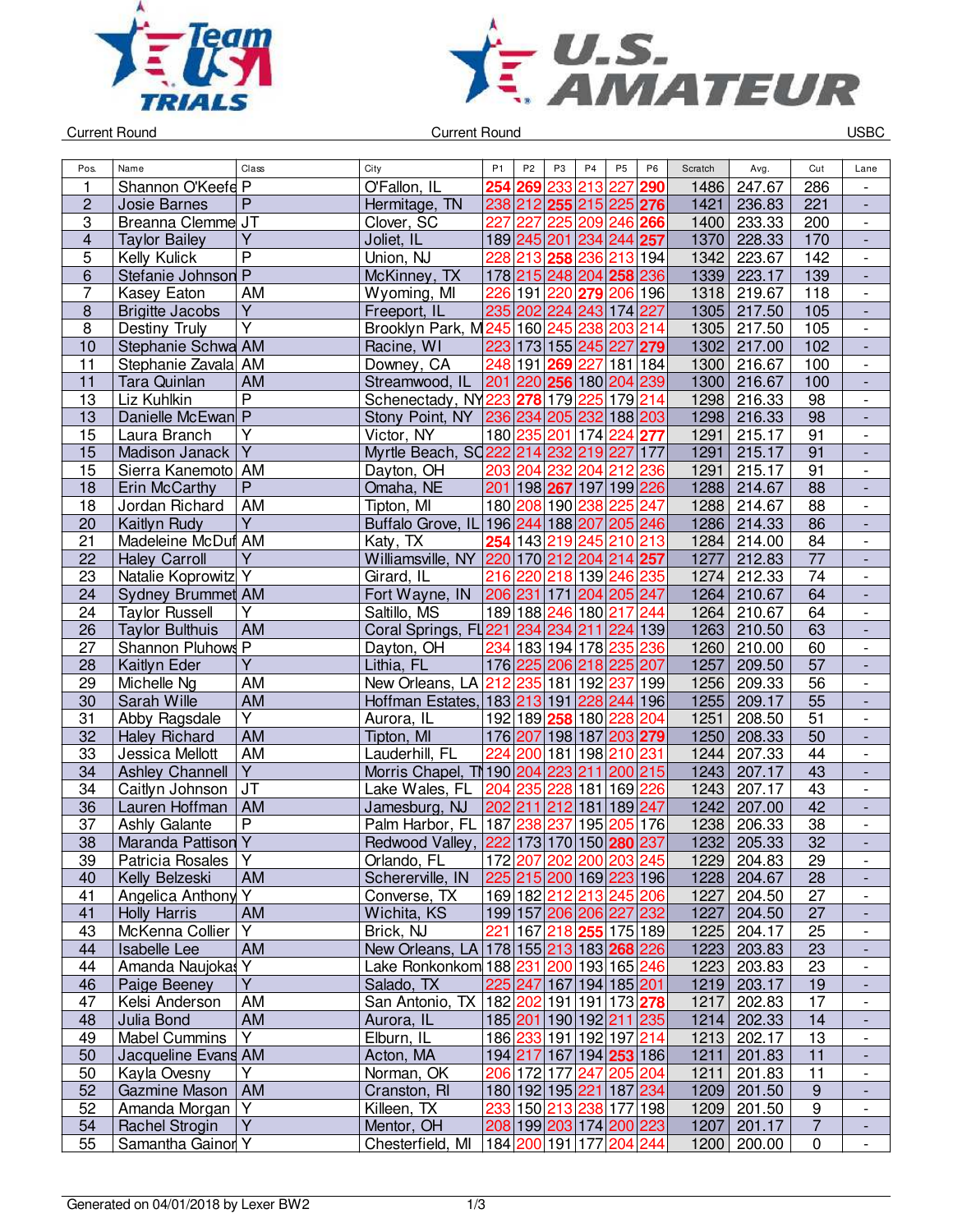



Current Round USBC

| Pos.            | Name                    | Class                             | City                                                | P <sub>1</sub> | P <sub>2</sub> | P <sub>3</sub>          | P <sub>4</sub> | P <sub>5</sub>   | P <sub>6</sub> | Scratch | Avg.        | Cut   | Lane                                       |
|-----------------|-------------------------|-----------------------------------|-----------------------------------------------------|----------------|----------------|-------------------------|----------------|------------------|----------------|---------|-------------|-------|--------------------------------------------|
| 56              | Correen Lieber          | <b>AM</b>                         | Issaquah, WA                                        |                |                | 189 145 184 223         |                | 222              | 236            | 1199    | 199.83      | $-1$  |                                            |
| 57              | <b>Caroline Thesier</b> | Y                                 | Mooresville, NC                                     |                |                | 164 183 193 217         |                | 246 193          |                | 1196    | 199.33      | $-4$  | $\overline{\phantom{0}}$                   |
| 58              | <b>Alexis Neuer</b>     | $\overline{\mathsf{J}\mathsf{T}}$ | Lewisburg, PA                                       |                |                | 224 181 213 179 192 206 |                |                  |                | 1195    | 199.17      | $-5$  | $\frac{1}{2}$                              |
| 59              | Amber MacLeod           | AM                                | Brick, NJ                                           |                |                | 174 194 206 236 184 197 |                |                  |                | 1191    | 198.50      | $-9$  | $\overline{\phantom{0}}$                   |
| 60              | Jordan Newham           | <b>AM</b>                         | Aurora, IL                                          |                |                | 190 182 212 140 225 237 |                |                  |                | 1186    | 197.67      | $-14$ | $\blacksquare$                             |
| 60              | Lauren Pate             | AM                                | Inver Grove Heigh 154 165 194 238                   |                |                |                         |                | 201              | 234            | 1186    | 197.67      | $-14$ |                                            |
| 62              | <b>Katie Stark</b>      | <b>AM</b>                         | Clermont, FL                                        |                |                | 204 205 196 170 221 189 |                |                  |                | 1185    | 197.50      | $-15$ | $\frac{1}{2}$                              |
| 63              | Amy Caruso              | Ÿ                                 | Dayton, NJ                                          |                | 172 214        |                         | 178 221        | 166 233          |                | 1184    | 197.33      | $-16$ | $\blacksquare$                             |
| 64              | <b>Charly Boelter</b>   | <b>AM</b>                         | Oshkosh, WI                                         |                |                | 167 236 160 225         |                | 200 194          |                | 1182    | 197.00      | $-18$ | $\overline{\phantom{a}}$                   |
| 65              | Natalie Dutton          | Υ                                 | Jenks, OK                                           | 210            | 233            |                         |                | 191 199 148 198  |                | 1179    | 196.50      | $-21$ | $\overline{\phantom{0}}$                   |
| 66              | <b>Tiera Gulum</b>      | $\overline{\mathsf{Y}}$           | New Orleans, LA                                     |                |                | 161 207 198 205 223 184 |                |                  |                | 1178    | 196.33      | $-22$ | $\overline{\phantom{a}}$                   |
| 67              | Ashley Dunn             | $\overline{Y}$                    | Palmdale, CA                                        | 220            | 209            |                         |                | 173 188 185 198  |                | 1173    | 195.50      | $-27$ | $\overline{\phantom{0}}$                   |
| 68              | Kayla Bandy             | $\overline{\mathsf{P}}$           | Salisbury, MD                                       |                |                | 147 200 196 226 201 202 |                |                  |                | 1172    | 195.33      | $-28$ | $\blacksquare$                             |
| 69              | Bryanna Leyen           | $\overline{\mathsf{Y}}$           | Perry Hall, MD                                      | 202            |                | 166 179 176             |                | 227              | 220            | 1170    | 195.00      | $-30$ | $\overline{\phantom{0}}$                   |
| 70              | Faith Welch             | $\overline{\mathsf{Y}}$           | Savannah, TN                                        |                | 198 207        | 178 177                 |                | 165 244          |                | 1169    | 194.83      | $-31$ | $\blacksquare$                             |
| 70              | Sarah Klawitter         | AM                                | Evergreen Park,                                     | 213 167        |                | 214 212                 |                | $\sqrt{167}$ 196 |                | 1169    | 194.83      | $-31$ | $\frac{1}{2}$                              |
| 72              | <b>Cassidy Courey</b>   | Y                                 | Brooklyn Center, 203 192 200 184 204 185            |                |                |                         |                |                  |                | 1168    | 194.67      | $-32$ | $\overline{a}$                             |
| $\overline{73}$ | Madison McCall          | $\overline{Y}$                    | New Orleans, LA 225                                 |                |                | 162 181 191             |                | 204 203          |                | 1166    | 194.33      | $-34$ | $\overline{\phantom{a}}$                   |
| 73              | Addie Herzberg          | $\overline{Y}$                    | Wichita, KS                                         |                |                | 196 188 213 200 192 177 |                |                  |                | 1166    | 194.33      | $-34$ | $\overline{\phantom{a}}$                   |
| 73              | Nikki Mendez            | Υ                                 | Homer Glen, IL                                      |                |                | 179 184 161 246         |                | 204 192          |                | 1166    | 194.33      | $-34$ | $\overline{\phantom{0}}$                   |
| 76              | Cayla Hicks             | $\overline{\mathsf{Y}}$           | Salem, VA                                           |                |                | 191 142 182 209 206 235 |                |                  |                | 1165    | 194.17      | $-35$ | $\overline{\phantom{a}}$                   |
| 77              | Ashlyn Herzberg         | AM                                | Wichita, KS                                         |                | 156 232        | 140 217                 |                | 214              | 205            | 1164    | 194.00      | $-36$ | $\overline{\phantom{0}}$                   |
| 77              | <b>Bryanna Cote</b>     | P                                 | Red Rock, AZ                                        |                |                | 193 226 191 181 193 180 |                |                  |                | 1164    | 194.00      | $-36$ | $\blacksquare$                             |
| 77              | Adel Wahner             | $\overline{\mathsf{Y}}$           | Las Cruces, NM 223 204                              |                |                | 181   178               |                | 215 163          |                | 1164    | 194.00      | $-36$ | $\overline{\phantom{a}}$                   |
| 77              | Madysen Keller          | <b>AM</b>                         | Indian Trail, NC                                    |                |                | 199 187 204 226         |                | 147 201          |                | 1164    | 194.00      | $-36$ | $\blacksquare$                             |
| 81              | Stephanie Ciesley AM    |                                   | Amherst, WI                                         |                |                | 195 205 188 190 196 187 |                |                  |                | 1161    | 193.50      | $-39$ | $\overline{\phantom{a}}$                   |
| 81              | Haley Cummings Y        |                                   | Huber Heights, O 163 221 182 189 226 180            |                |                |                         |                |                  |                | 1161    | 193.50      | $-39$ | $\overline{a}$                             |
| 81              | Leanne Vastbinde Y      |                                   | Winter Park, FL                                     |                |                | 212 169 214 179         |                | 173 214          |                | 1161    | 193.50      | $-39$ | $\overline{\phantom{0}}$                   |
| 84              | Alyssa Balicki          | <b>AM</b>                         | Hazleton, PA                                        |                |                | 209 194 175 134         |                | 224 223          |                | 1159    | 193.17      | $-41$ | $\overline{\phantom{a}}$                   |
| 85              | <b>Madison Bailey</b>   | Υ                                 | Rocklin, CA                                         | 223            |                | 166 170 194             |                | 246 159          |                | 1158    | 193.00      | $-42$ | $\overline{\phantom{a}}$                   |
| 86              | Sierra Lewis            | $\overline{Y}$                    | Scottsboro, AL                                      |                |                | 233 161 200 190 180 191 |                |                  |                | 1155    | 192.50      | $-45$ | $\overline{\phantom{a}}$                   |
| 87              | Lucy Sandelin           | <b>AM</b>                         | Tampa, FL                                           | 211            | 218            | 152                     | 205            | 182 184          |                | 1152    | 192.00      | $-48$ | $\overline{\phantom{0}}$                   |
| 88              | Sarah Voiers            | Υ                                 | Chesterton, IN                                      |                |                | 214 187 212             | 202            | 184 150          |                | 1149    | 191.50      | $-51$ | $\frac{1}{2}$                              |
| 89              | Jenna Williams          | Ÿ                                 |                                                     | 222            | 159            | 176 181                 |                | 191              | 218            | 1147    | 191.17      | $-53$ | $\overline{\phantom{a}}$                   |
|                 | Sarah Gill              | $\overline{\mathsf{Y}}$           | Homosassa, FL<br>Attleboro, MA                      |                |                | 169 212 166 193         |                | 179 227          |                | 1146    | 191.00      | $-54$ |                                            |
| 90              | <b>April McDonnell</b>  | $\overline{\mathsf{Y}}$           |                                                     |                |                | 216 189 172             | 205            |                  |                | 1145    |             |       | $\blacksquare$<br>$\overline{\phantom{a}}$ |
| 91              |                         | $\overline{\mathsf{Y}}$           | Las Vegas, NV                                       |                |                | 192 179 175 187         |                | 201              | 162            | 1142    | 190.83      | $-55$ |                                            |
| 92              | Kayla Crawford          | $\overline{Y}$                    | Silvis, IL                                          |                |                | 208 178 212 209 163 172 |                | 165 244          |                |         | 190.33      | $-58$ | $\overline{a}$                             |
| 92              | Leah Glazer             |                                   | Henderson, NV                                       |                |                |                         |                |                  |                | 1142    | 190.33      | $-58$ | $\overline{a}$                             |
| 92              | Kaitlyn Keith           | Y                                 | Bloomingdale, IL 202 198 165 224 184 169            |                |                |                         |                |                  |                |         | 1142 190.33 | $-58$ | ٠                                          |
| 95              | Shawna Strause          | <b>AM</b>                         | Tucson, AZ                                          |                |                | 169 200 194 200 196 181 |                |                  |                |         | 1140 190.00 | $-60$ | $\qquad \qquad -$                          |
| 95              | Nicole Williams         | AM                                | New Orleans, LA   174   182   184   177   247   176 |                |                |                         |                |                  |                |         | 1140 190.00 | $-60$ | $\overline{\phantom{m}}$                   |
| 97              | Saralyne Nassbel Y      |                                   | Modesto, CA                                         |                |                | 199 213 175 223 174 155 |                |                  |                |         | 1139 189.83 | $-61$ | $\overline{a}$                             |
| 98              | Megan Eaglehous Y       |                                   | Cibolo, TX                                          |                |                | 178 181 191 203 194 190 |                |                  |                | 1137    | 189.50      | $-63$ | $\overline{a}$                             |
| 99              | Olivia Komorowsk Y      |                                   | Oshkosh, WI                                         |                |                | 202 209 207 156 174 187 |                |                  |                | 1135    | 189.17      | $-65$ | $\overline{\phantom{a}}$                   |
| 100             | Saige Yamada            | Y                                 | Kaneohe, HI                                         |                |                | 168 220 178 180 246 138 |                |                  |                | 1130    | 188.33      | $-70$ |                                            |
| 101             | Stephani Cookse P       |                                   | Reno, NV                                            |                |                | 209 213 137 162 160 246 |                |                  |                | 1127    | 187.83      | $-73$ | $\frac{1}{2}$                              |
| 101             | <b>Ashley Rucker</b>    | $\mathsf{P}$                      | Bartlesville, OK                                    |                |                | 206 180 203 170 191 177 |                |                  |                | 1127    | 187.83      | $-73$ | $\overline{\phantom{a}}$                   |
| 103             | <b>Hayley Connelly</b>  | $\overline{Y}$                    | Hazlet, NJ                                          |                |                | 187 188 239 138 195 178 |                |                  |                | 1125    | 187.50      | $-75$ | $\overline{\phantom{0}}$                   |
| 104             | Kaidee Sutphin          | $\overline{P}$                    | Maitland, FL                                        |                |                | 204 212 192 147 224 144 |                |                  |                | 1123    | 187.17      | $-77$ | $\overline{\phantom{a}}$                   |
| 105             | Crystal Singh           | Y                                 | Coral Springs, FL 185 164 209 190 170 199           |                |                |                         |                |                  |                | 1117    | 186.17      | -83   | $\overline{\phantom{0}}$                   |
| 106             | Anastasia Hurley Y      |                                   | Peoria, AZ                                          |                |                | 213 179 174 168 160 222 |                |                  |                |         | 1116 186.00 | $-84$ | $\overline{\phantom{0}}$                   |
| 107             | Allison Woodhous Y      |                                   | Upper Saddle Riv 153 199 245 184 159 172            |                |                |                         |                |                  |                | 1112    | 185.33      | $-88$ | $\overline{\phantom{a}}$                   |
| 108             | Hannah Forton           | $\overline{Y}$                    | Macomb, MI                                          |                |                | 213 159 171 194 171 203 |                |                  |                | 1111    | 185.17      | $-89$ | ٠                                          |
| 108             | Morgan Peacha           | $\overline{Y}$                    | Henderson, NV                                       |                |                | 179 151 150 239 225 167 |                |                  |                | 1111    | 185.17      | -89   | $\overline{\phantom{a}}$                   |
| 110             | Rachael Berg            | $\overline{Y}$                    | Surprise, AZ                                        |                |                | 191 163 176 219 139 215 |                |                  |                |         | 1103 183.83 | $-97$ |                                            |